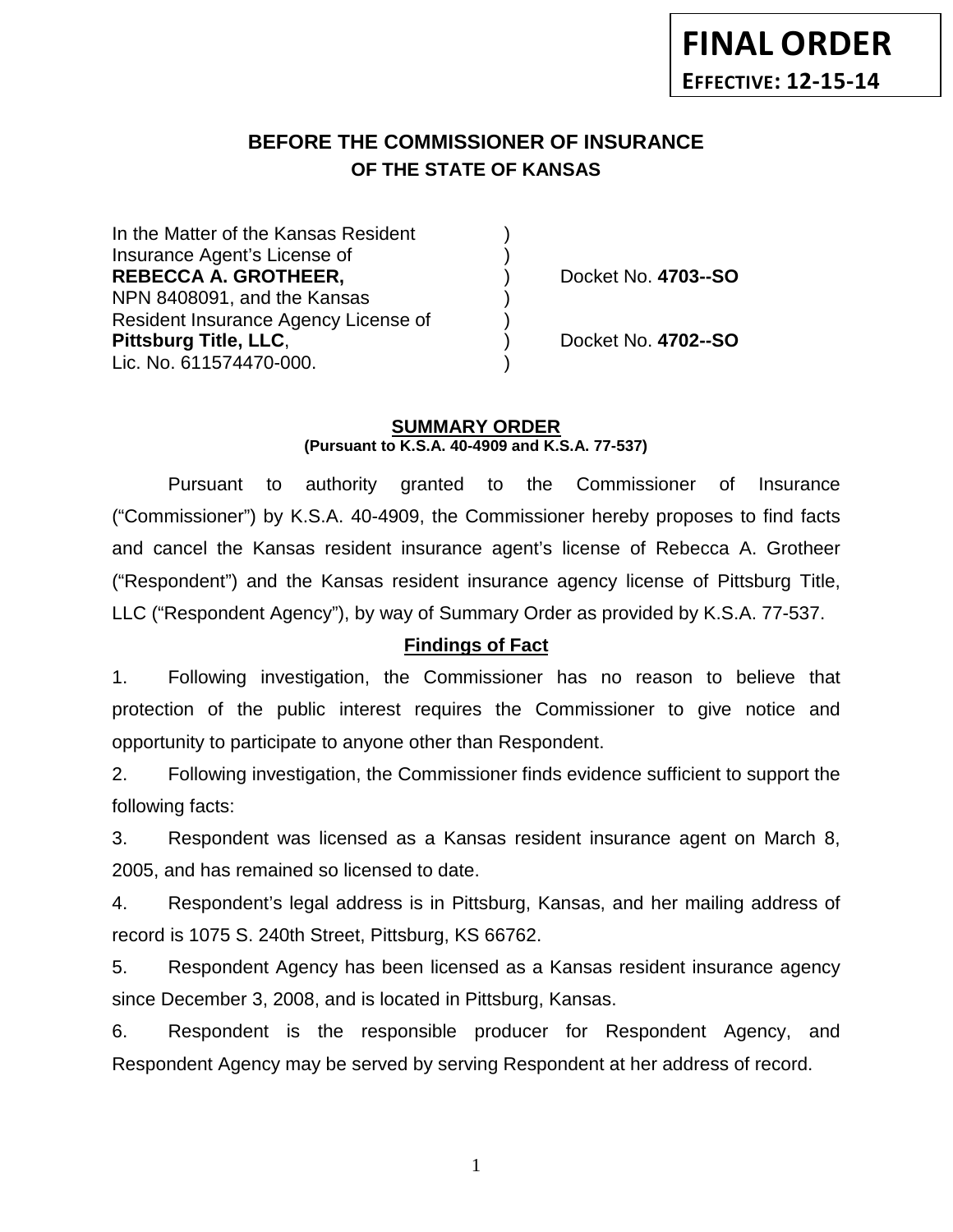7. From December 2, 2013, until June 27, 2014, Respondent and Respondent Agency held appointments as agents of Old Republic Title Insurance Company ("Old Republic").

8. Old Republic terminated the appointments based on an audit that indicated Respondent failed to complete and report policies in a timely manner, failed to deliver documents for recording promptly after closings, mismanaged escrow and premium funds, and failed to cooperate fully with the audit.

9. In response to KID's inquiry, Respondent denied wrongdoing but agreed to surrender her license and that of the agency.

10. The licenses were cancelled as of September 30, 2014, pursuant to Respondent's written request.

# **Applicable Law**

11. K.S.A. 40-4909(a) provides, in relevant part:

"The commissioner may deny, suspend, revoke or refuse renewal of any license issued under this act if the commissioner finds that the applicant or license holder has . . .

(8) Used any fraudulent, coercive, or dishonest practice, or demonstrated any incompetence, untrustworthiness or financial irresponsibility in the conduct of business in this state or elsewhere. K.S.A. 2013 Supp. 40- 4909(a).

12. In addition, the Commissioner may revoke any license issued under the Insurance Agents Licensing Act if the Commissioner finds that the interests of the insurer or the insurable interests of the public are not properly served under such license. K.S.A. 2013 Supp. 40-4909(b).

13. A person whose license has been revoked or suspended may not be employed directly or indirectly by an insurance company and "may not perform any act toward the solicitation of or transaction of" insurance business. K.S.A. 2013 Supp. 40-4909(g).

14. "Any action taken under this section which affects any license or imposes any administrative penalty shall be taken only after notice and an opportunity for hearing conducted in accordance with the provisions of the Kansas administrative procedures act." K.S.A. 2013 Supp. 40-4909(c).

2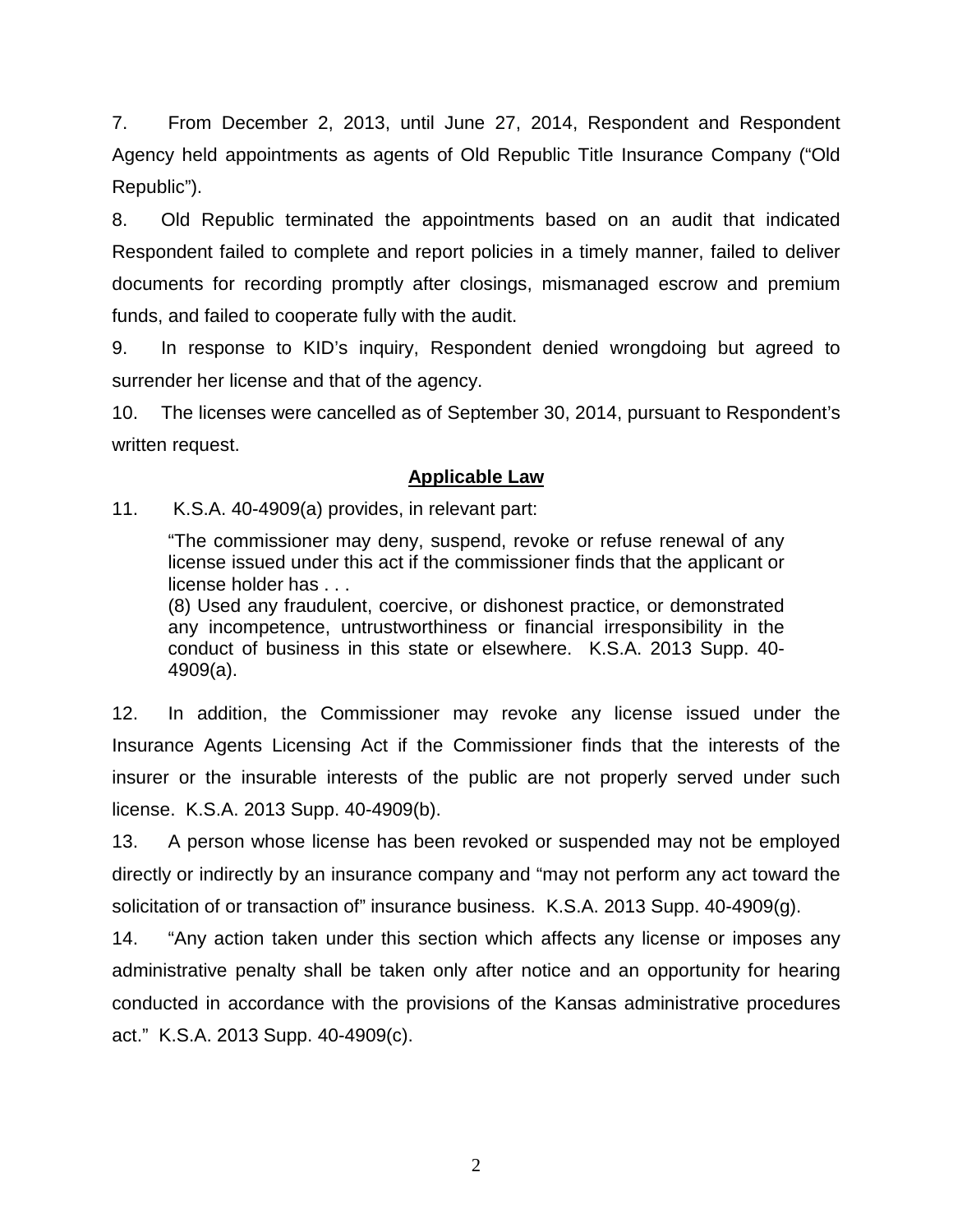15. Surrender of a license does not deprive the Commissioner of jurisdiction to institute or proceed with a disciplinary proceeding to render an order or to make a record of the facts. K.S.A. 2013 Supp. 40-4909(e).

#### **Conclusions of Law**

16. The Commissioner has jurisdiction over Respondent as well as the subject matter of this proceeding, and such proceeding is held in the public interest.

17. The Commissioner finds that Respondent's license may be revoked pursuant to K.S.A. 40-4909(a)(8) because Respondent has demonstrated a lack of competence and trustworthiness in the conduct of business.

18. Further, the Commissioner concludes that Respondent's license may be revoked pursuant to K.S.A. 40-4909(b) because it is not serving the interests of insurers or the insurable interests of the public.

19. However, the Commissioner concludes the public interest is adequately served by Respondent's surrender of the licenses and an order making a record of the facts and circumstances.

20. Based on the facts and circumstances set forth herein, it appears that the use of summary proceedings in this matter is appropriate, in accordance with the provisions set forth in K.S.A. 77-537(a), in that the use of summary proceedings does not violate any provision of the law, the protection of the public interest does not require the KID to give notice and opportunity to participate to persons other than Respondent, and after investigation, KID believes in good faith that the allegations will be supported to the applicable standard of proof.

#### **Policy to be Served**

Before issuing an insurance agent license, the Commissioner must determine that the applicant is qualified and has not committed any act that would be grounds for denial, suspension, or revocation. K.S.A. 40-4905(b). Further, the Commissioner may revoke any license issued under the Insurance Agents Licensing Act if the Commissioner finds that the interests of the insurer or the insurable interests of the public are not properly served under the license. The following action is appropriate to promote the security and integrity of the insurance business and protect insurance consumers by licensing, or continuing to license, persons or entities to sell, solicit, or

3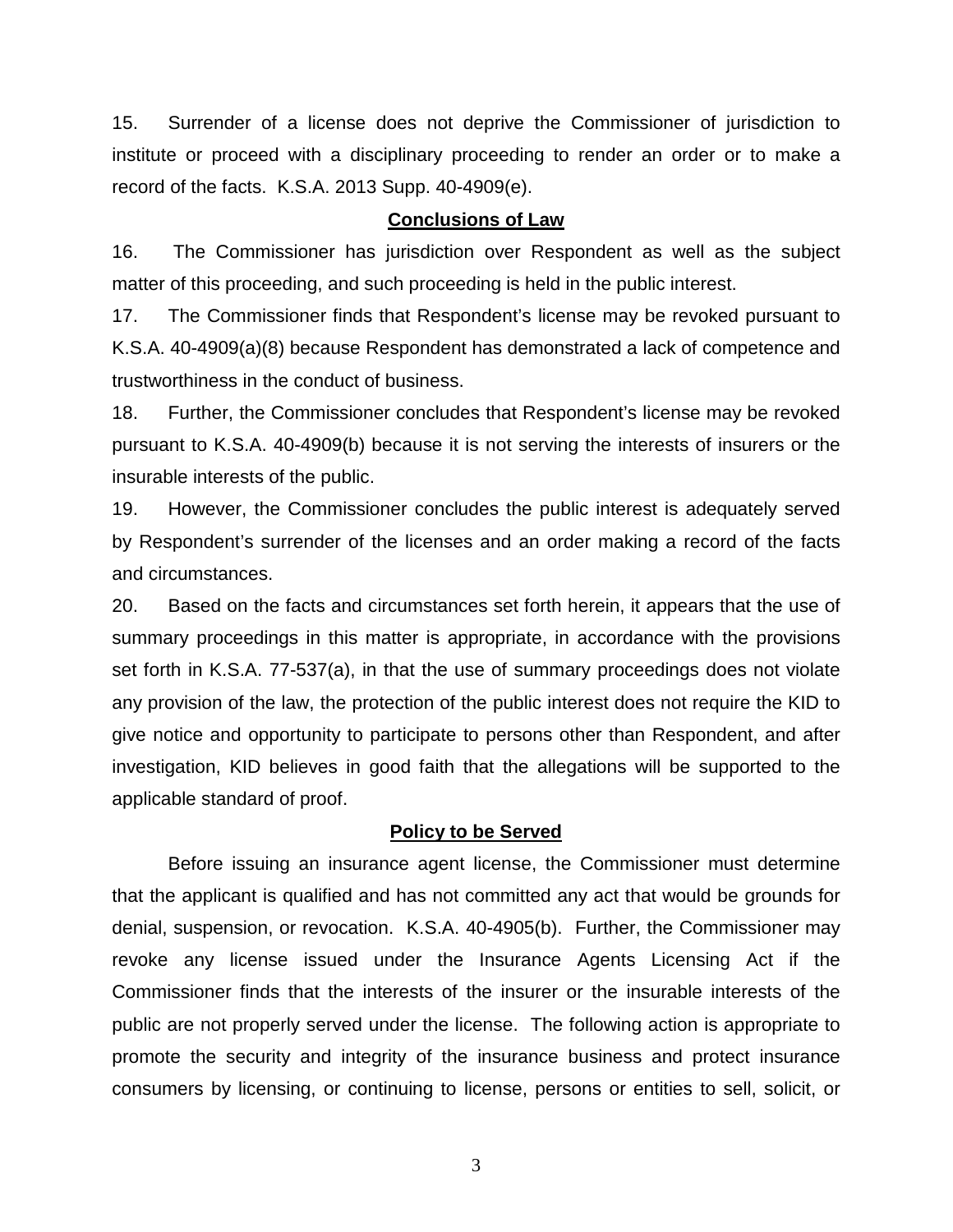negotiate insurance in the State of Kansas only if their conduct indicates they are both qualified and trustworthy.

**THE COMMISSIONER OF INSURANCE THEREFORE ORDERS** that the Kansas resident insurance agent's license of **REBECCA A. GROTHEER** and **PITTSBURG TITLE, LLC,** is hereby accepted, and the surrender is deemed involuntary. Respondents shall **CEASE and DESIST** from the sale, solicitation, or negotiation of insurance, doing any act toward the sale, solicitation, or negotiation of insurance, and/or receiving compensation deriving from the sale, solicitation, or negotiation of insurance in Kansas or on Kansas risks through business conducted on and after the effective date of this order.

# **IT IS SO ORDERED THIS \_\_24th\_\_ DAY OF NOVEMBER 2014, IN THE CITY OF TOPEKA, COUNTY OF SHAWNEE, STATE OF KANSAS.**



\_/s/ Sandy Praeger\_\_\_\_\_\_\_\_\_\_\_\_\_\_\_\_ Sandy Praeger Commissioner of Insurance

BY:

\_/s/ John Wine\_\_\_\_\_\_\_\_\_\_\_\_\_\_\_\_\_\_\_\_ John Wine General Counsel